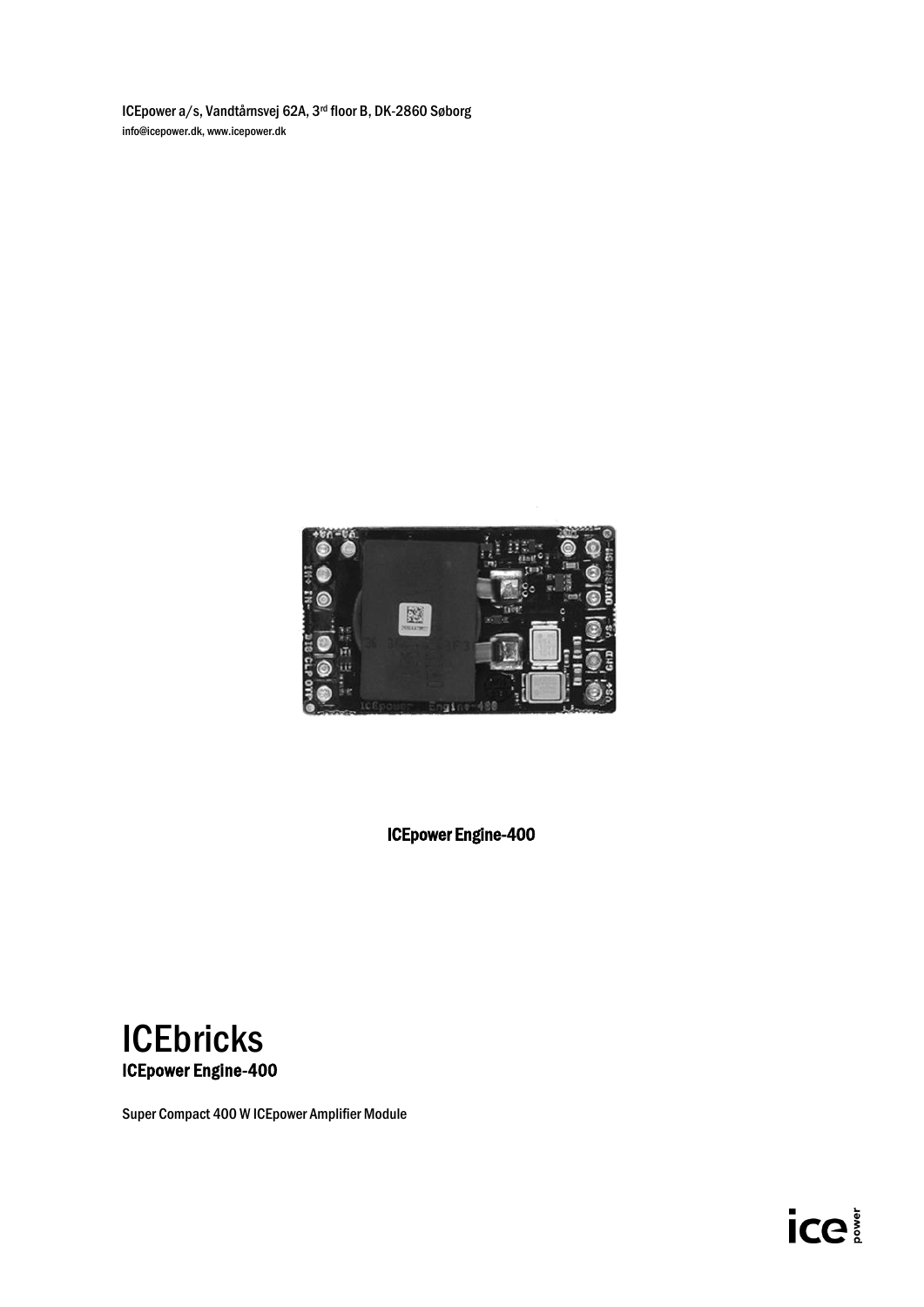## <span id="page-1-0"></span>1 Contents

| 2.1        |             |
|------------|-------------|
|            |             |
|            |             |
|            |             |
|            |             |
| 6.1<br>6.2 |             |
|            |             |
|            |             |
| 8.1        |             |
|            |             |
| 9.1        |             |
| 9.2        |             |
|            |             |
|            |             |
|            |             |
| 11.1       |             |
|            |             |
|            |             |
| 13.1       |             |
| 13.2       |             |
|            |             |
|            |             |
|            |             |
|            | 9.3<br>13.3 |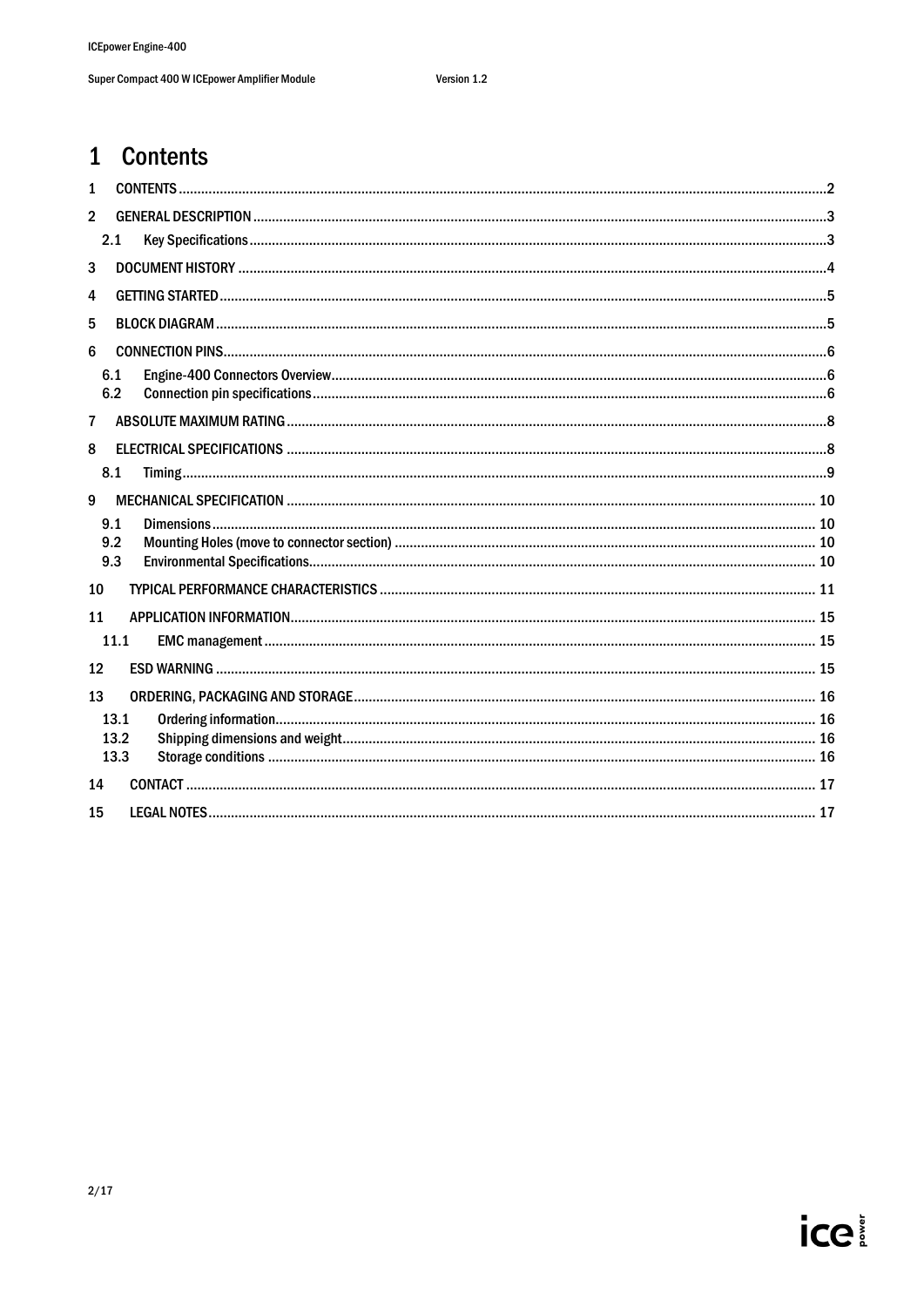# <span id="page-2-0"></span>2 General Description

Engine-400 is a super compact class d amplifier module capable of delivering 400Wrms into 4 or up to 300Wrms into 8. It is based on the patent pending Sierra modulation design which allows for constant loop gain in the audio band while still maintaining a first order closed loop response. Thereby the module shifts the phase less than 17 degrees in the audio band and allows for a -3dB point at 100 kHz.

Thanks to the Sierra modulation it also displays very low output impedance of less than 2mohm in the audio band. No heat sink is needed for playing music in 45 ° C ambient and it is also straight forward to add heat sinking and achieve higher continuous output powers.

There are no components on the module which ages significantly. Instead, the product life time will be depending on choice of components surrounding the module.

| <b>Features</b>                            | <b>Benefits</b>                                                                                                   |
|--------------------------------------------|-------------------------------------------------------------------------------------------------------------------|
| Clip detect output signals high distortion | Allows the end-product system to proactively react, preventing<br>system shutdown and enabling Music at All Times |
| Short circuit and over-current monitoring  | Ensures reliable and robust end-products                                                                          |
| Click-free disable input                   |                                                                                                                   |
| Convection cooling, no heat sink is needed | Easy thermal management                                                                                           |
| <b>EMC</b> pre-screened                    | Suitable for CE and FCC approved designs                                                                          |
| Simple mounting through wave soldering     | Easy mechanical integration                                                                                       |
| Over temp warning flag                     | Temp warning enables the customer to prevent shutdown by<br>limiting or compression                               |
| Very low building height                   | Usable in 1U rack enclosures                                                                                      |

### <span id="page-2-1"></span>2.1 Key Specifications

- 400Wrms into 4Ω
- 200Wrms into 8Ω (voltage limited)
- 300Wrms into 2  $\Omega$  (current limited)
- 0,003% THD+N @ 1Wrms
- 25µVrms unweighted idle noise
- 124dB dynamic range
- <2mΩ output impedance in the audio band
- <17 degrees phase shift in the audio band
- <2,5W idle losses (1,8W in output stage)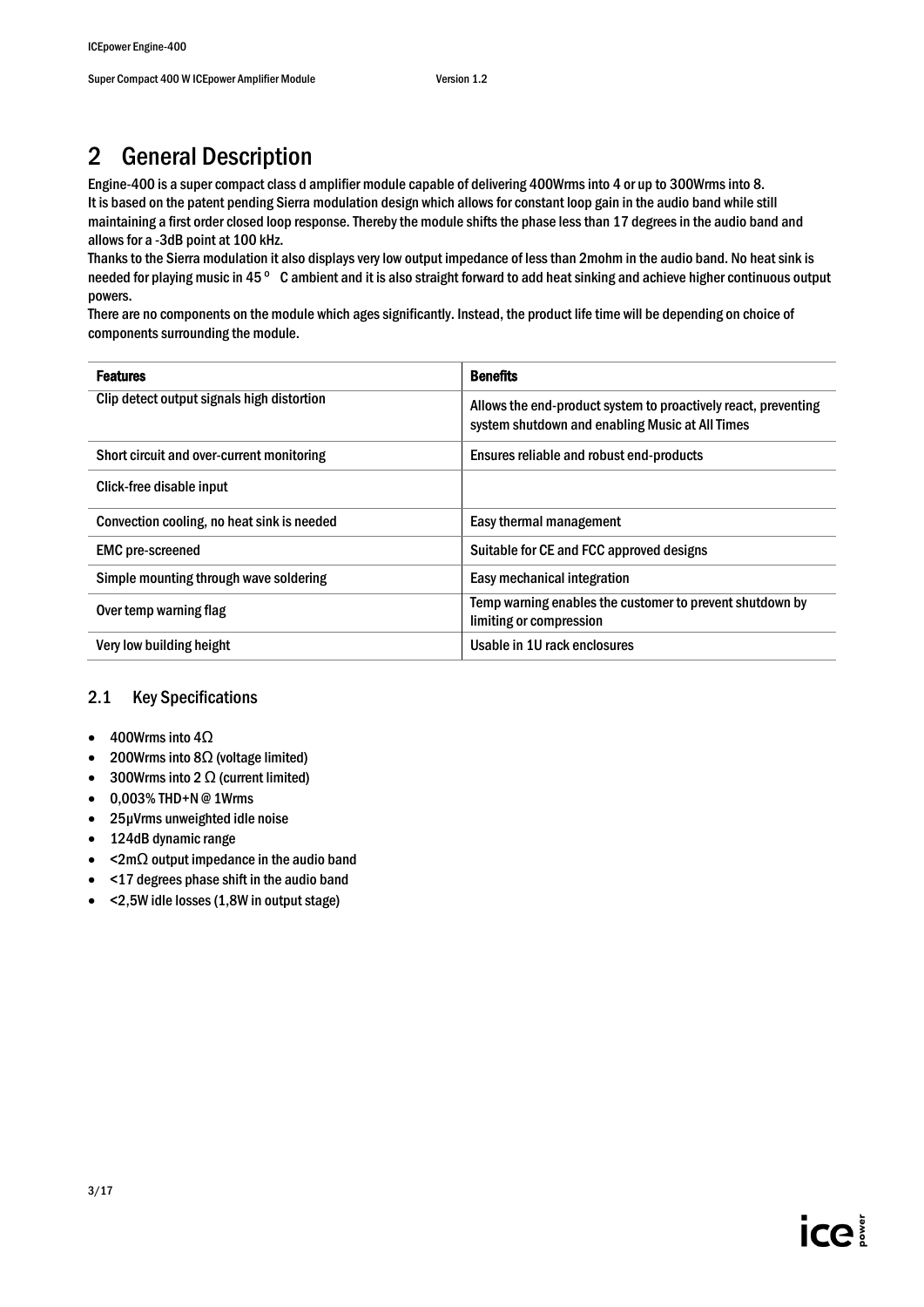# <span id="page-3-0"></span>3 Document History

| <b>Version</b> | Date       | <b>Revised by</b> | <b>Changes</b>                                                                                     |
|----------------|------------|-------------------|----------------------------------------------------------------------------------------------------|
| 1.0            | 2016-02-09 | <b>PBM</b>        | <b>First revision</b>                                                                              |
| 1.1            | 2016-06-20 | <b>PBM</b>        | Thermal considerations added. 50Wrms/4 $\Omega$ in 45° C ambient<br>CCIF+DIM30 measurements added. |
| 1.2            | 2017-08-29 | dit               | Datasheet redesign                                                                                 |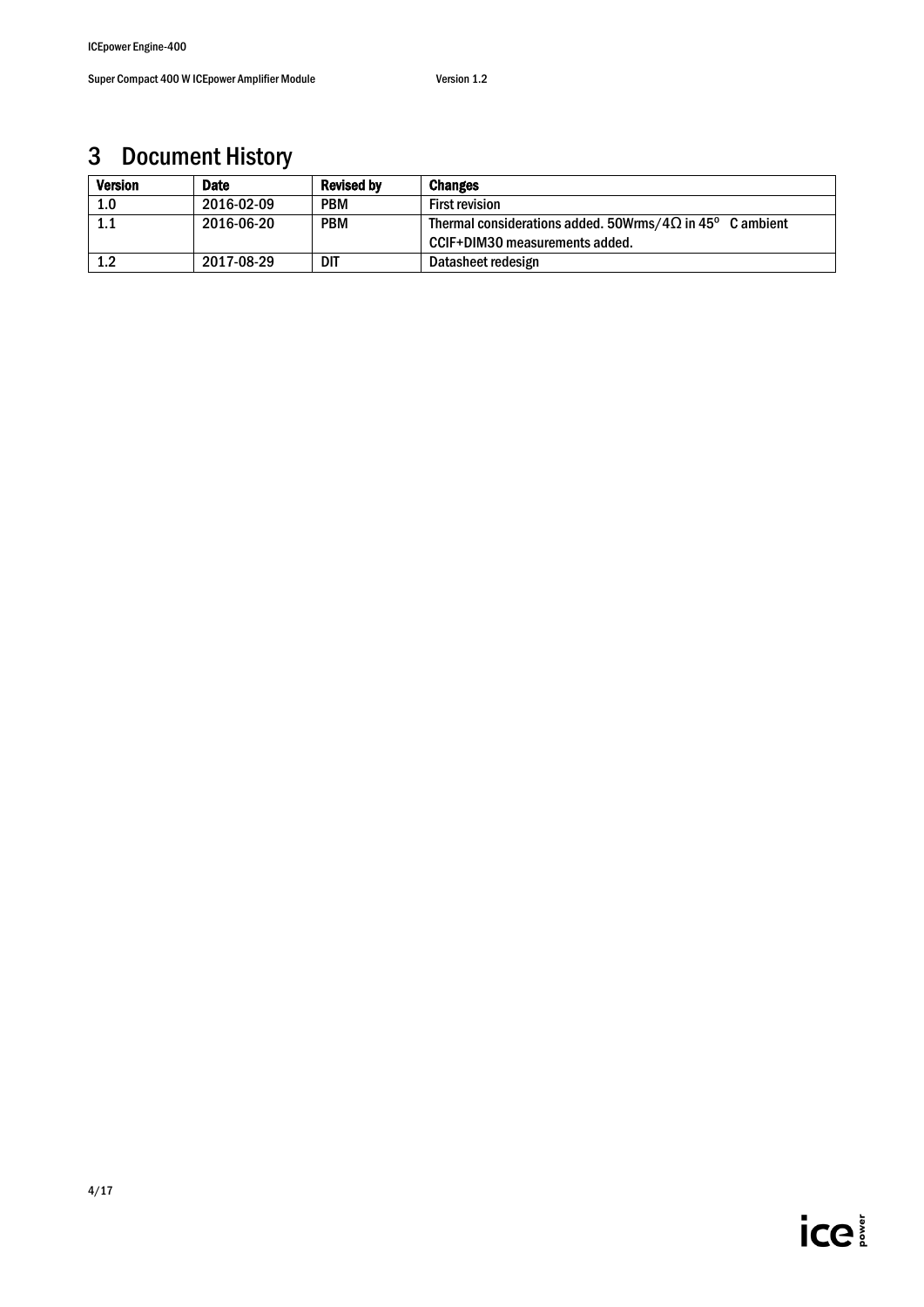# <span id="page-4-0"></span>4 Getting Started

The Engine-400 amplifier module is a single ended power amplifier capable of producing 400Wrms @ 1% THD+N into 4ohm. It is not a complete amplifier module though which means that some external parts are needed. Some of these are critical when it comes to characteristics but if a few pre-cautions are made it is quite straight forward to design a high-quality audio amplifier. 5 different supply rails are needed as with most class d amplifiers. The main rails provide the energy to the output stage.  $VA+/$ -supplies the internal OPAMP and some other discrete circuitry and VDR supplies the gate driver. It is important to apply VDR with caution as it is to supply the gate driver with +15V referenced to VS-. This means that this supply needs to be a positive voltage referenced to VS-, not a negative voltage referenced to GNDp.

The filter capacitor on the output has to have a certain value which can be found in the tables in this datasheet. The capacitors on the supply rails have to be able to handle a minimum of ripple current which can also be found in the tables. Make sure to place these capacitors close to the module as they contain high frequency currents.

The module starts without actively pulling DIS low (internally pulled down).

Further details around how to design an application around Engine-400 can be found in the application notes.

## <span id="page-4-1"></span>5 Block Diagram



Figure 1: Engine 400 block diagram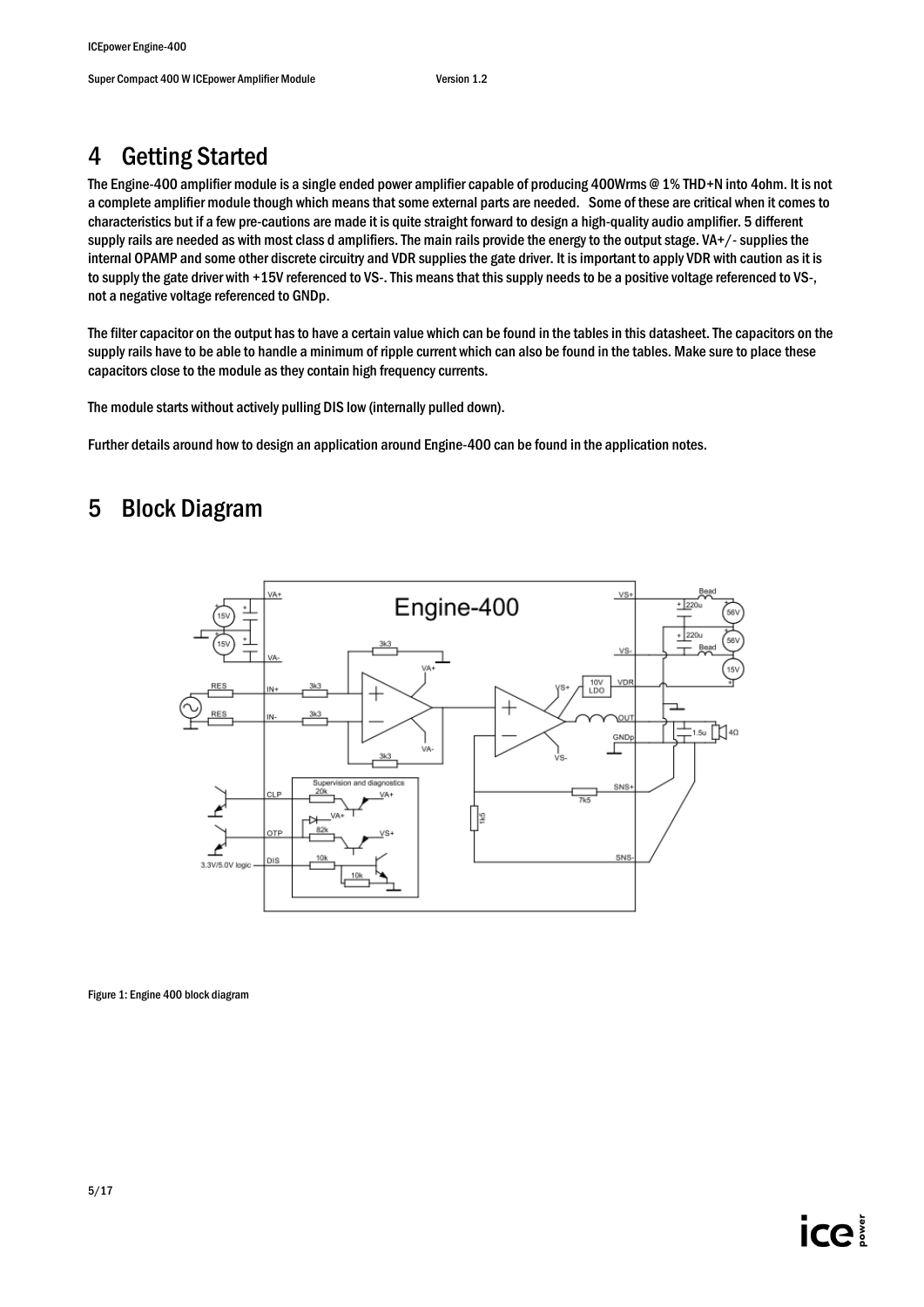## <span id="page-5-0"></span>6 Connection pins

Engine-400 comes with custom, massive brass pins. Their job is to hold the module to the motherboard and to distribute heat and current to the motherboard.

### <span id="page-5-1"></span>6.1 Engine-400 Connectors Overview



Figure 2: ICEbricks connector overview

### <span id="page-5-2"></span>6.2 Connection pin specifications

|            | <b>Custom surface treated copper pins</b> |                                                                                                                                                                                                                                                                                                                                                                     |                      |  |  |
|------------|-------------------------------------------|---------------------------------------------------------------------------------------------------------------------------------------------------------------------------------------------------------------------------------------------------------------------------------------------------------------------------------------------------------------------|----------------------|--|--|
| <b>PIN</b> | <b>Function</b>                           | Description                                                                                                                                                                                                                                                                                                                                                         | <b>Type</b>          |  |  |
| 1          | VA-                                       | Negative supply for internal OPAMP and auxiliary circuitry. Should be well<br>decoupled to minimize noise from entering the input circuitry.                                                                                                                                                                                                                        | Input                |  |  |
| 2          | VA+                                       | Positive supply for internal OPAMP and auxiliary circuitry. Should be well<br>decoupled to minimize noise from entering the input circuitry.                                                                                                                                                                                                                        | Input                |  |  |
| 3          | $IN+$                                     | Positive input to differential receiver. Make sure that any series resistance<br>connected to this pin is matched by an equal resistance to IN-.                                                                                                                                                                                                                    | Analog audio input   |  |  |
| 4          | IN-                                       | Negative input to differential receiver. Make sure that any series resistance<br>connected to this pin is matched by an equal resistance to IN+.                                                                                                                                                                                                                    | Analog audio input   |  |  |
| 5          | <b>DIS</b>                                | Disable input. Disables the amplifier when pulled high.                                                                                                                                                                                                                                                                                                             | <b>Control input</b> |  |  |
| 6          | <b>CLP</b>                                | Clip detect collector output internally connected to VA+ and with 20 kohm<br>in series. Generates an instantaneous signal when the distortion exceeds<br>approximately 0.1 % as during voltage clipping or current limiting. This<br>signal can also be present when the amplifier is disabled if there is input<br>signal applied.                                 | <b>Status output</b> |  |  |
|            | <b>OTP</b>                                | Overtemp detect collector output internally connected to VS+ with 82kohm<br>in series and clamped with a diode to VA+. Goes high when the<br>temperature of the high side MOSFET exceeds approximately 103° C.<br>Note that this is not an OTP shutdown, only a warning. The customer has to<br>make sure that the amplifier is protected when this warning occurs. | <b>Status output</b> |  |  |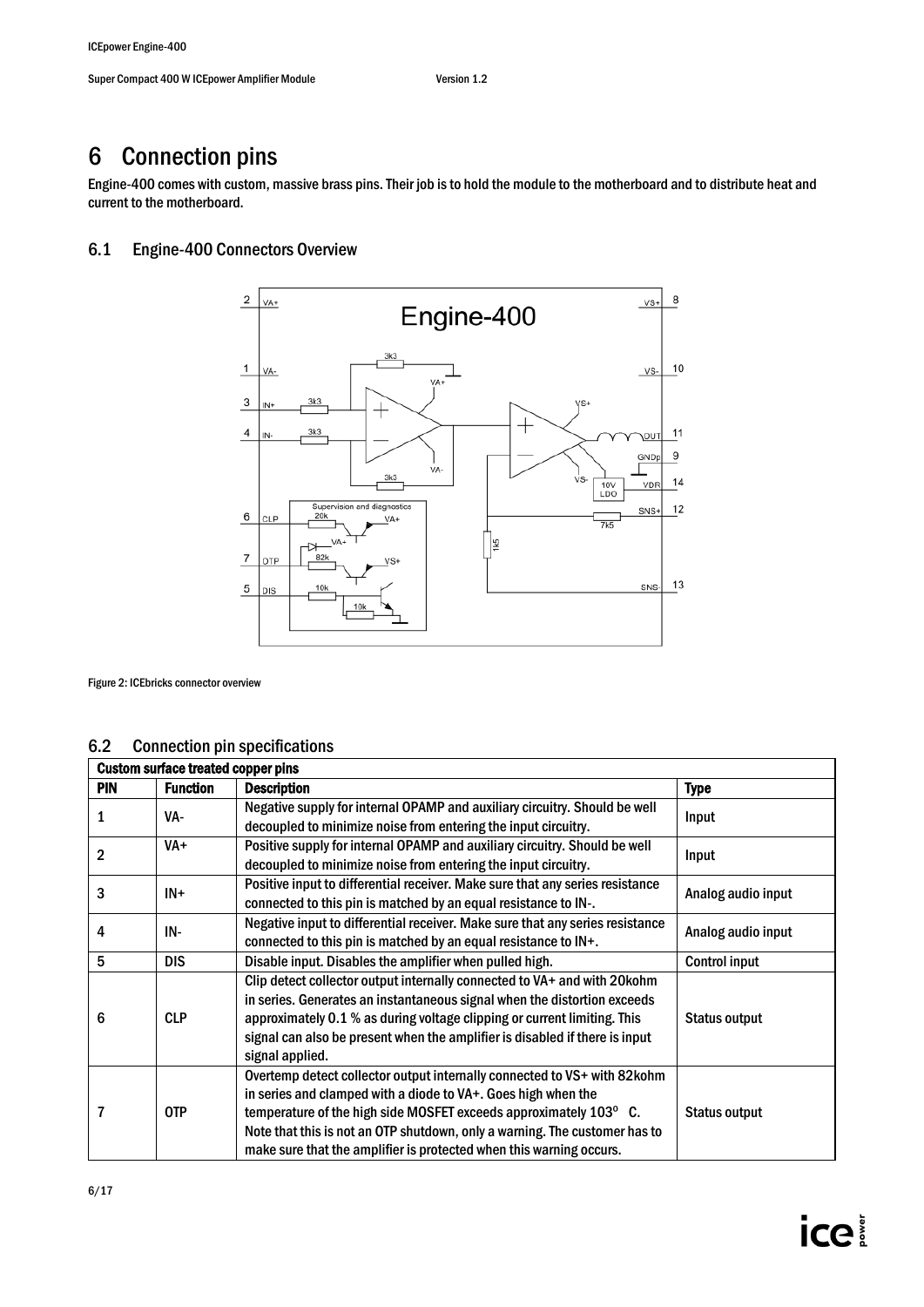| 8  | $VS +$      | Connection of positive supply voltage to the power stage. This pin will<br>contain high frequency ripple so precautions must be made to minimize<br>the impedance of the loop to VS- and GNDp through the use of high quality<br>electrolytic capacitors.                                                                                                                                                                                                                | Input              |
|----|-------------|--------------------------------------------------------------------------------------------------------------------------------------------------------------------------------------------------------------------------------------------------------------------------------------------------------------------------------------------------------------------------------------------------------------------------------------------------------------------------|--------------------|
| 9  | <b>GNDp</b> | Connection of system reference to the $VS+/-$ decoupling capacitors.                                                                                                                                                                                                                                                                                                                                                                                                     | <b>GNDp</b>        |
| 10 | VS-         | Connection of negative supply voltage to the power stage. This pin will<br>contain high frequency ripple so precautions must be made to minimize<br>the impedance of the loop to VS- and GNDp through the use of high quality<br>electrolytic capacitors.                                                                                                                                                                                                                | Input              |
| 11 | <b>OUT</b>  | Output signal pin. The output current with an overlapped high frequency tri-<br>shaped current will flow out from this pin and the high frequency content<br>has to be routed back to the system reference and GNDp as quickly as<br>possible through high quality film capacitors. This node should be a fairly<br>large copper area and GNDp must be a copper plane underneath this node.<br>This is crucial to achieve low EMI and proper operation of the amplifier. | Audio power output |
| 12 | $SNS+$      | Positive sense pin. Shall be connected to the output plane where the film<br>capacitors are.                                                                                                                                                                                                                                                                                                                                                                             | Analog audio input |
| 13 | SNS-        | Negative sense pin. Shall be connected to the GND plane where the film<br>capacitors are.                                                                                                                                                                                                                                                                                                                                                                                | Analog audio input |
| 14 | <b>VDR</b>  | Supply voltage for the internal gate driver. Referenced to VS-.                                                                                                                                                                                                                                                                                                                                                                                                          | Input              |

Table 1: Connection pin specifications for Engine-400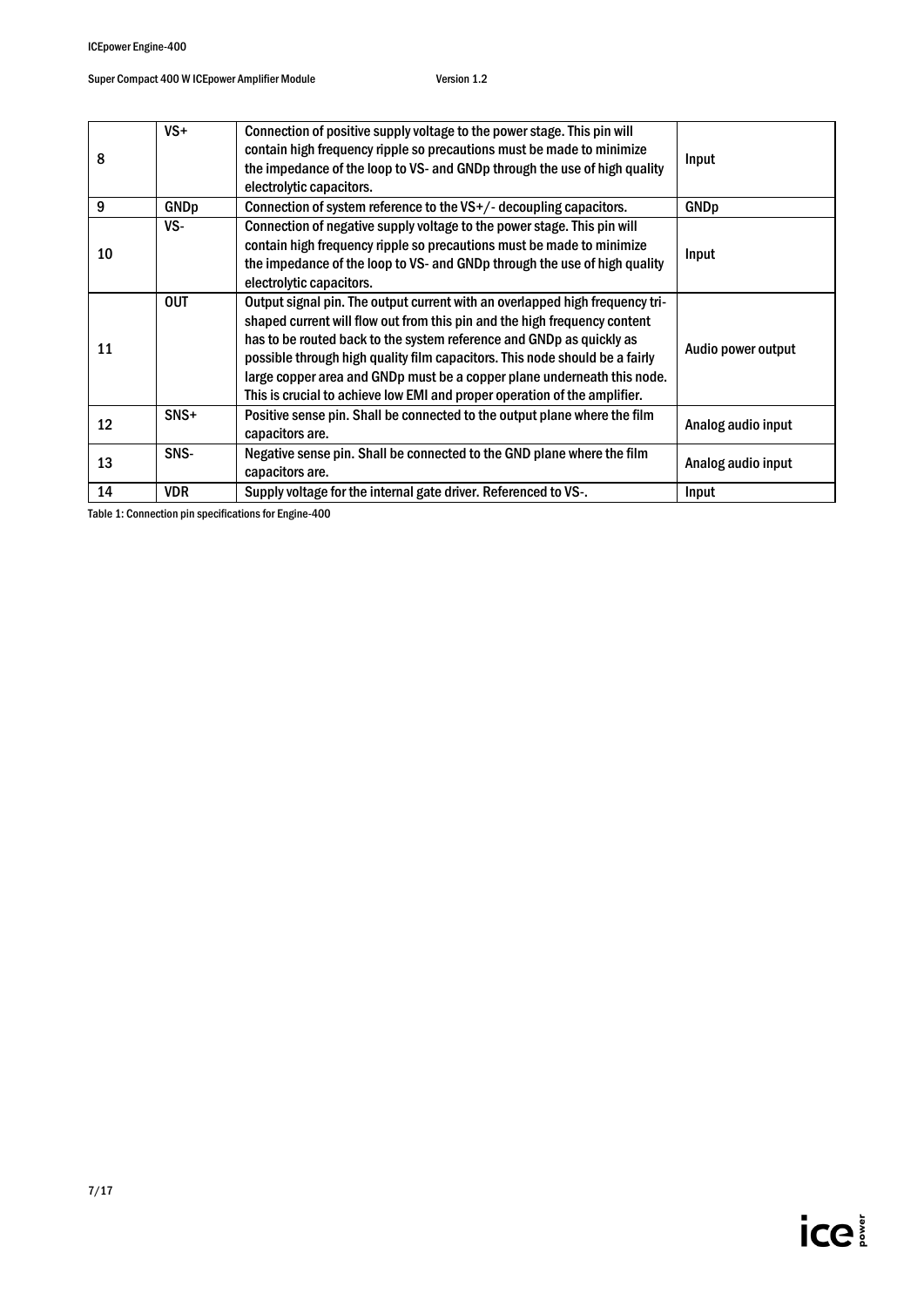# <span id="page-7-0"></span>7 Absolute Maximum Rating

| <b>Symbol</b> | <b>Parameter</b>                                                      | <b>Value</b> | <b>Unit</b> |
|---------------|-----------------------------------------------------------------------|--------------|-------------|
| $VS +$        | Positive rail voltage for the power stage. Referenced to GND.         | $+65$        | v           |
| VS-           | Negative rail voltage for the power stage. Referenced to GND.         | -65          | v           |
| VA+           | Positive rail voltage for the auxiliary circuitry. Referenced to GND. | $+17$        | v           |
| VA-           | Negative rail voltage for the auxiliary circuitry. Referenced to GND. | $-17$        | v           |
| <b>VDR</b>    | Gate drive voltage supply. Referenced to VS-.                         | $+16$        | v           |
| <b>DIS</b>    | Disable input                                                         | $+15$        | V           |
| $IN+$         | Positive audio signal input                                           | $+/-15$      | V           |
| IN-           | Negative audio signal input                                           | $+/-15$      |             |
| $T_{A-max}$   | Maximum ambient temperature <sup>1</sup>                              | 55           | C           |
| $T_{A-min}$   | Minimum ambient temperature                                           | $\bf{0}$     | C           |
| $c_{\iota}$   | Maximum purely capacitive load                                        | 220          | nF          |

Table 2 Absolute maximum ratings \*

Note1: When generating 50 Wrms into  $4\Omega$  and without additional heat sink.

# <span id="page-7-1"></span>8 Electrical Specifications

Unless otherwise specified:

- Specifications are common to Engine-400
- $f=1$ kHz, T<sub>A</sub>=25<sup>o</sup> C, VS+=+56V, VS-=-56V, VA+=+15V, VA-=-15V, VDR=+15V (to VS-)

| <b>Symbol</b>    | <b>Parameter</b>                                                            | <b>Conditions</b>                                                                  | <b>Min</b> | <b>Typ</b> | <b>Max</b> | <b>Unit</b> |
|------------------|-----------------------------------------------------------------------------|------------------------------------------------------------------------------------|------------|------------|------------|-------------|
| $P_{out}$        | Maximum output power at 1 %<br>$THD + N$ .                                  | $R_{load} = 8\Omega$                                                               |            | 200        |            | <b>Wrms</b> |
| $P_{\text{out}}$ | Maximum output power at 1 %<br>$THD+N.$                                     | $R_{load} = 4\Omega$                                                               |            | 400        |            | <b>Wrms</b> |
| $P_{out}$        | Maximum output power at 1 %<br>$THD + N$ .                                  | $R_{load} = 2\Omega$<br>(current limited)                                          |            | 300        |            | Wrms        |
| $THD + N$        | THD+N in $4\Omega$                                                          | $P_{out} = 1 \, Wrms$<br>$f = 1$ kHz<br>AES17 20kHz filter                         |            | 0.002      |            | %           |
| $THD + N$        | THD+N in $8\Omega$                                                          | $P_{out} = 1 \, Wrms$<br>$f = 1$ kHz<br>AES17 20kHz filter                         |            | 0.002      |            | %           |
| $I_{VS}$         | <b>Quiescent current from VS+ to GND</b><br>and VS- to GND                  | $P_{\text{out}}=0$<br>$R_{load} = 4\Omega$                                         |            | 16         |            | mA          |
| $I_{VA+}$        | Quiescent current from VA+ to GND                                           | $P_{\text{out}}=0$                                                                 |            | 17         |            | mA          |
| IvA-             | Quiescent current from VA- to GND                                           | $P_{\text{out}}=0$                                                                 |            | 12         |            | mA          |
| <b>I</b> VDR     | <b>Quiescent current from VDR to VS-</b>                                    | $P_{\text{out}}=0$                                                                 |            | 15         |            | mA          |
| <i>I</i> ripple  | Ripple current at f <sub>sw</sub> flowing from VS+<br>to GND and VS- to GND | $P_{\text{out}} = 50W$ rms<br><b>Measured with high frequency</b><br>current probe |            | 600        |            | mA          |
| $f_{sw}$         | <b>Switching frequency</b>                                                  | $P_{\text{out}} = idle$<br>$R_{load} = 4\Omega$                                    |            | 415        |            | kHz         |
| <b>V</b> res     | Switching residual                                                          | $P_{\text{out}} = idle$<br>$R_{load} = 4\Omega$                                    |            | 700        |            | mVrms       |
| $V_{n,o}$        | Output referenced idle noise                                                | $R_{load} = 4\Omega$<br>AES17 20kHz filter                                         |            | 25         |            | µVrms       |
| $A_V$            | Voltage gain                                                                |                                                                                    |            | 15.3       |            | dB          |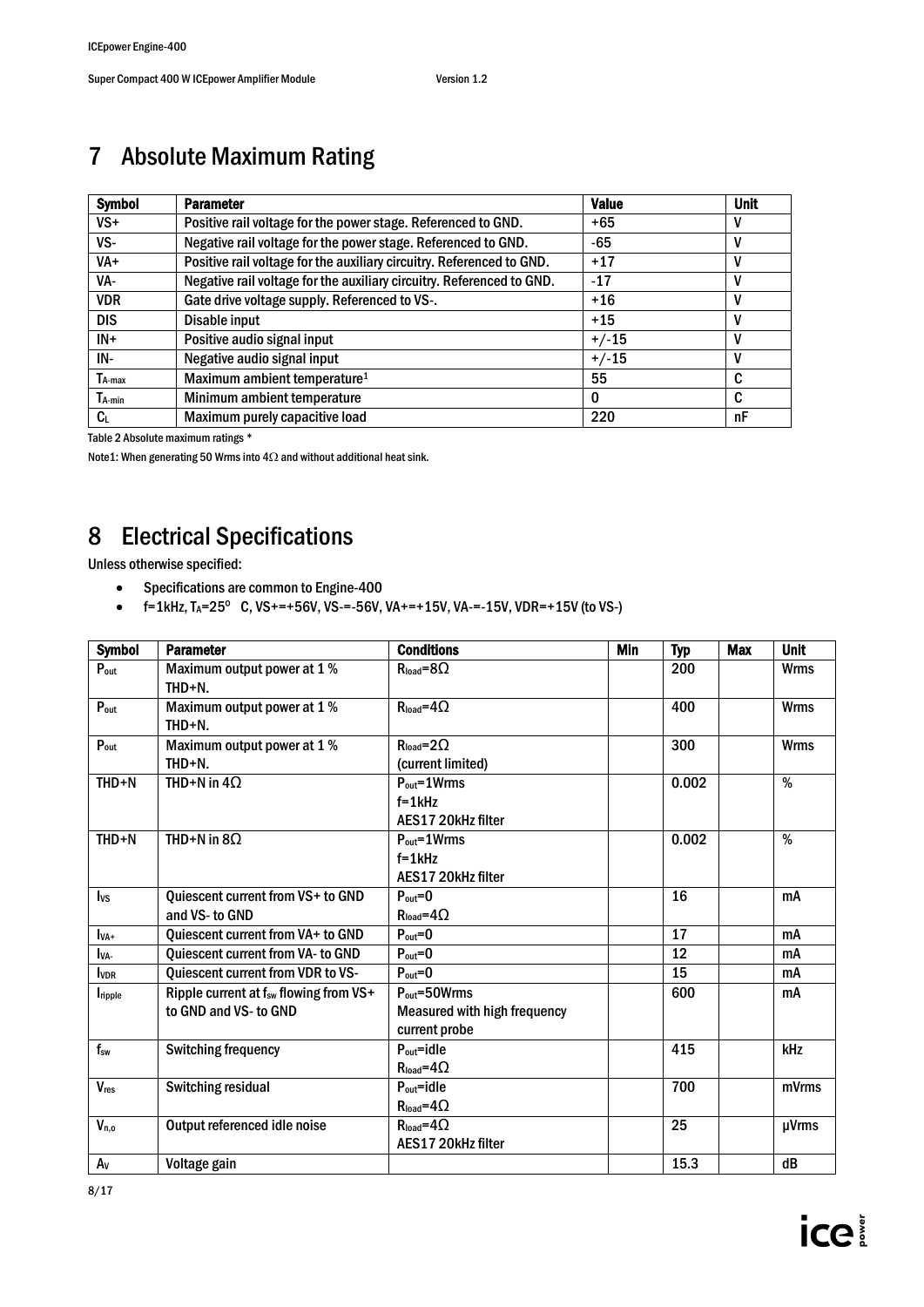| f <sub>u</sub>          | Upper-3dB limit                 | $R_{load} = 4\Omega$                   |                | 100            |    | kHz       |
|-------------------------|---------------------------------|----------------------------------------|----------------|----------------|----|-----------|
| fı                      | Lower-3dB limit                 | $R_{load} = 4\Omega$                   |                |                |    |           |
|                         |                                 | (usually limited by railpumping)       |                |                |    |           |
| $Z_0$                   | Output impedance                | Output voltage measured when           |                | $\overline{2}$ |    | $m\Omega$ |
|                         |                                 | absorbing 1Arms                        |                |                |    |           |
| $Z_{1}$                 | Load impedance range            | With suitable VS+ and VS- settings     | $\overline{2}$ |                | 12 | Ω         |
| V <sub>DC</sub>         | DC voltage on output            | $P_{\text{out}}=0$                     |                | 5              |    | mV        |
| <b>Ilim</b>             | <b>Current limit threshold</b>  | $\mathsf{R}_{\mathsf{load}} = 1\Omega$ | 19             |                | 22 | Apk       |
| <b>V</b> <sub>OTP</sub> | Max output voltage from OTP pin | Measured with $1M\Omega$ termination   |                | $+14.4$        |    | V         |
| <b>I</b> otp            | Max output current from OTP     | <b>Measured with current meter</b>     |                | 0.5            |    | mA        |
| <b>V<sub>CLP</sub></b>  | Max output voltage from CLP pin | Measured with $1M\Omega$ termination   |                | $+14.8$        |    | V         |
| <b>I</b> CLP            | Max output current from CLP     | <b>Measured with current meter</b>     |                | 0.75           |    | mA        |

Table 3 Audio performance

## <span id="page-8-0"></span>8.1 Timing

| <b>Symbol</b> | <b>Parameter</b>                                                                      | <b>Min</b> | Typ | Max | <b>Unit</b> |
|---------------|---------------------------------------------------------------------------------------|------------|-----|-----|-------------|
| tsd           | Time from when all supplies are<br>within range until the amplifier is<br>operational | 40         | 60  | 90  | ms          |
| $t_{\sf md}$  | Time delay from Disable to mute                                                       |            | 0.1 |     | ms          |
| tdmd          | Time delay from Disable to<br>operational                                             | 45         | 65  | 100 | ms          |

Table 4 Timing specifications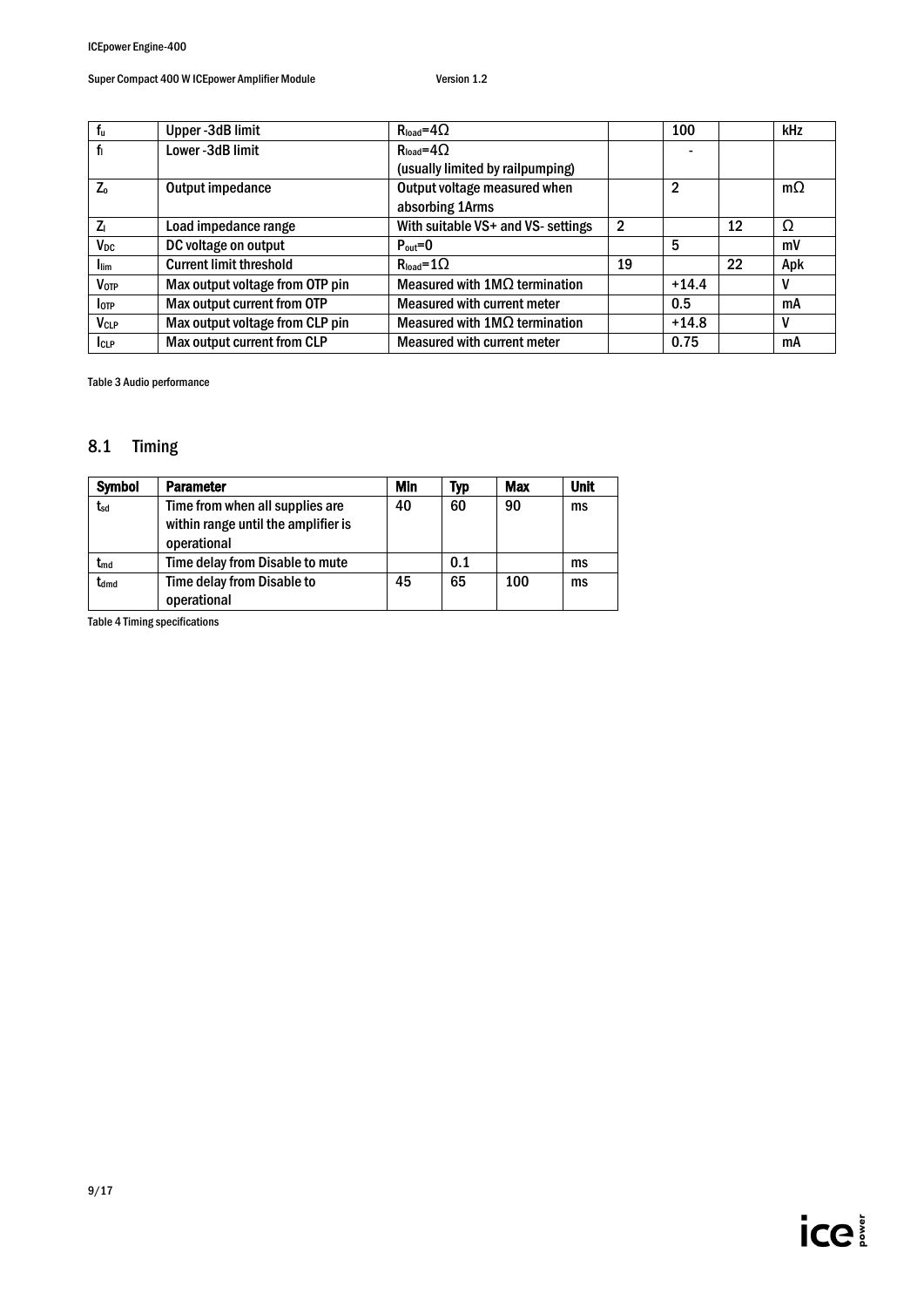# <span id="page-9-0"></span>9 Mechanical Specification

### <span id="page-9-1"></span>9.1 Dimensions

| <b>Symbol</b> | <b>Parameter</b>    | <b>Condition</b> | Min | <b>Typ</b> | Max | <b>Unit</b> |
|---------------|---------------------|------------------|-----|------------|-----|-------------|
|               | Module length       |                  |     | 50         |     | mm          |
| W             | <b>Module width</b> |                  |     | 30         |     | mm          |
|               | Module height       |                  |     |            | 19. | mm          |
| <b>Mass</b>   | Weight              | Engine-400       |     | 35         |     |             |

Table 5: Mechanical dimensions

### <span id="page-9-2"></span>9.2 Mounting Holes(move to connector section)



Pin diameters

 $1-7,12-14=1,02mm$ 

 $8-11 = 1,52mm$ 

### Recommended pads

 $1-7,12-14=1,5mm$ 

 $8-11 = 2,0$ mm

Figure 3: ICEbrick dimensions drawing and recommended pads for Engine-400

### <span id="page-9-3"></span>9.3 Environmental Specifications

| <b>Symbol</b>                 | <b>Parameter</b>                   | <b>Conditions</b> | Min   | <b>Typ</b> | Max        | <b>Units</b> |
|-------------------------------|------------------------------------|-------------------|-------|------------|------------|--------------|
| I operating                   | Ambient temperature, operating     |                   |       |            | 55         | °C           |
| <b>T</b> storage              | Ambient temperature, storage       |                   | $-40$ |            | <b>TBD</b> | °C           |
| $\mathsf{T}_{\mathsf{shelf}}$ | Ambient temperature, shelf         |                   |       |            | <b>TBD</b> | °C           |
| <b>RH</b>                     | <b>Relative operating humidity</b> | Non-condensing    |       |            | <b>TBD</b> | %            |
|                               | <b>Relative storage humidity</b>   | Non-condensing    |       |            | TBD        | %            |
|                               | Altitude, operating                |                   |       |            | 2000       | m            |

Table 6: Environment specifications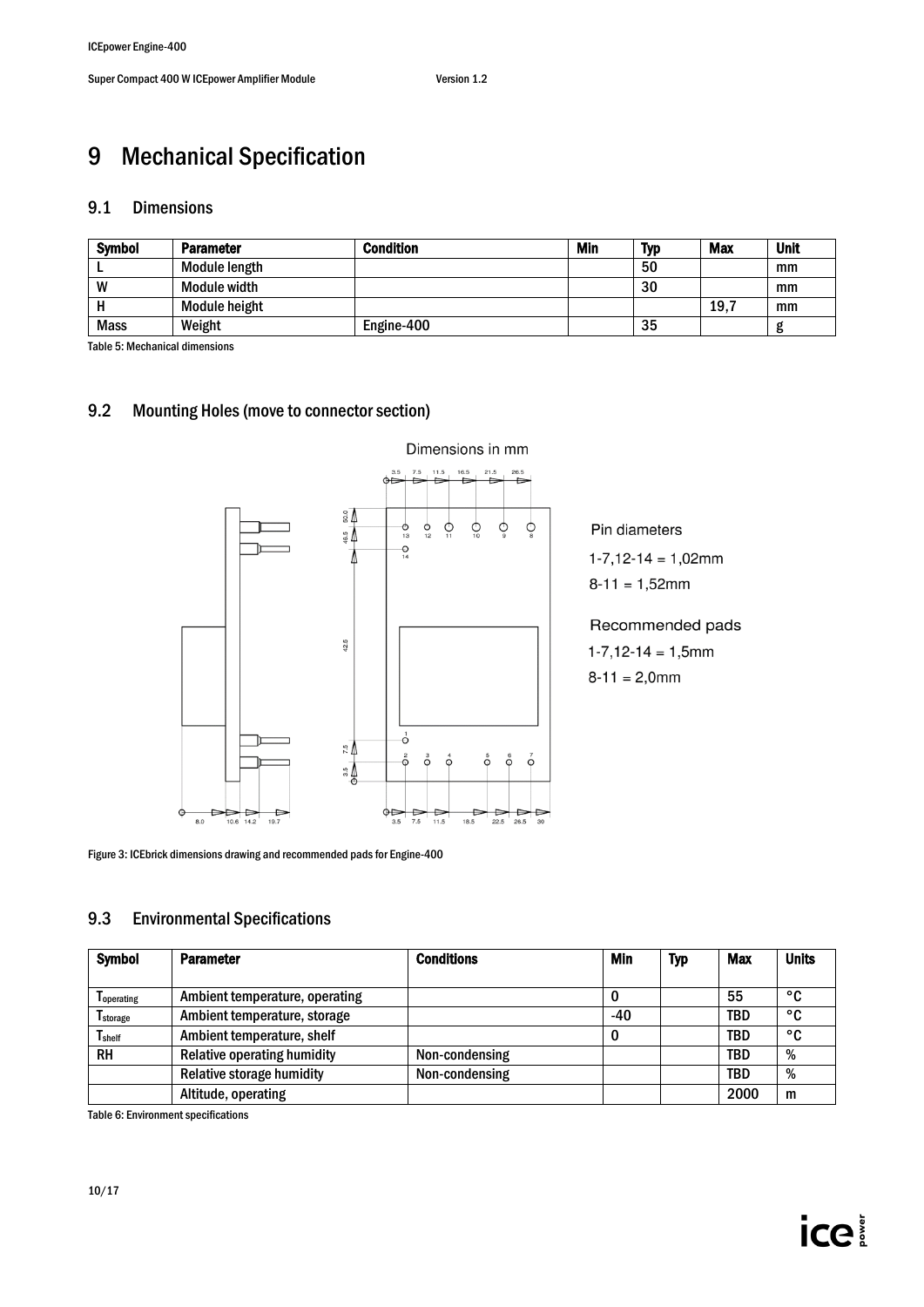# <span id="page-10-0"></span>10 Typical Performance Characteristics

Typical performance data for Engine-400 are shown in the following graphs.

Measured in an adapter board with minimum recommended capacitances. Unless otherwise specified  $T_a = 25$  °C. Audio Precision AUX0025 and AES17 20 kHz filter.

## 10.1 Frequency response



Figure 4: Amplitude vs frequency @ RL = 4  $\Omega$  (blue), RL = 8  $\Omega$  (red) and open load (orange). Measured without AUX0025 filter.

## 10.2 Typical performance measurement plots



Figure 5: THD+N vs power @ 1kHz (blue), 6.66kHz (red), RL =  $4 \Omega\Omega$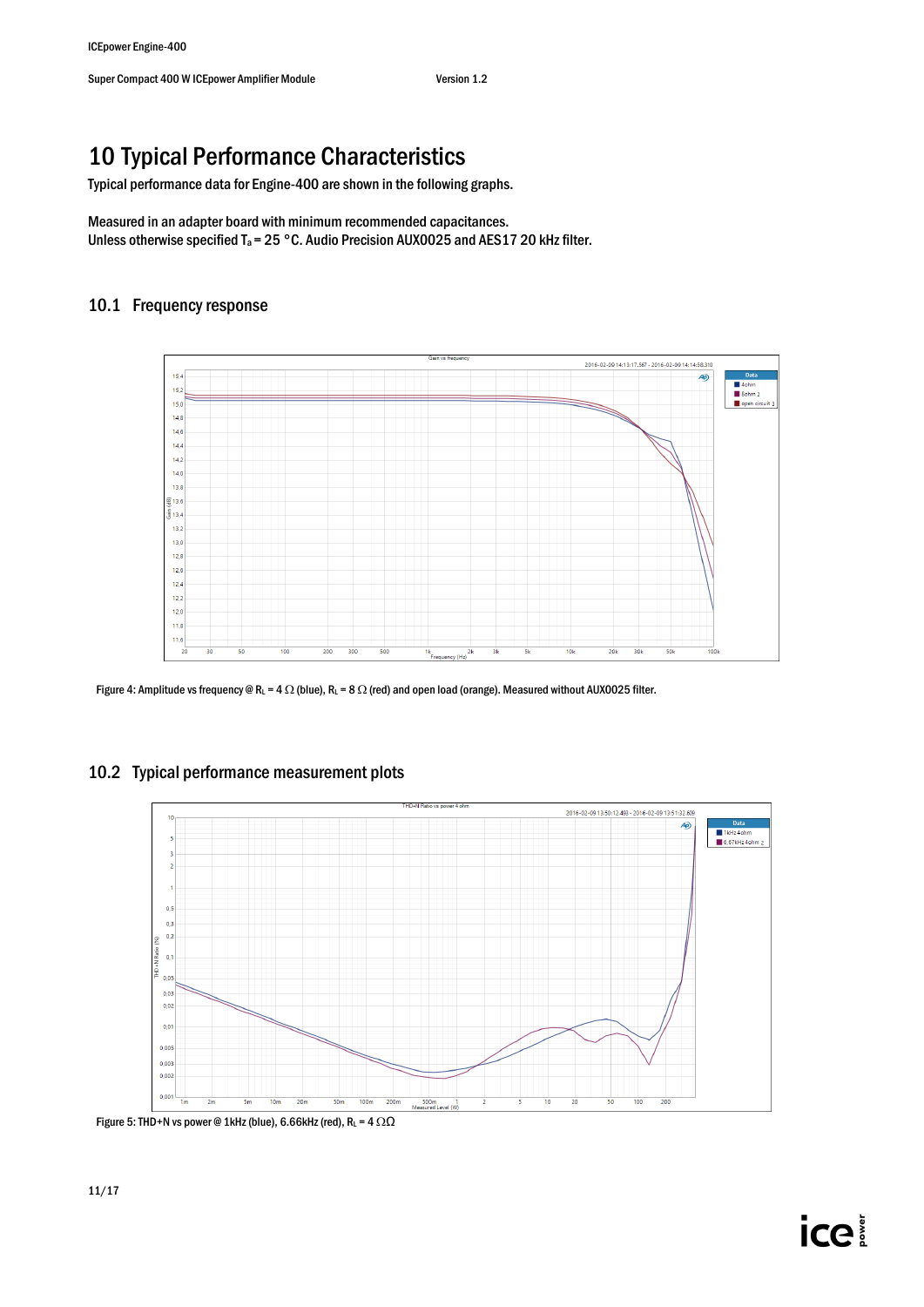

Figure 6: THD+N vs power @, 1kHz (blue), 6.66kHz (red),  $R_L = 8 \Omega \Omega$ 

## 10.3 Phase vs frequency



Figure 7 Phase vs frequency 4 $\Omega$  (red), 8 $\Omega$ (purple) and open load (green)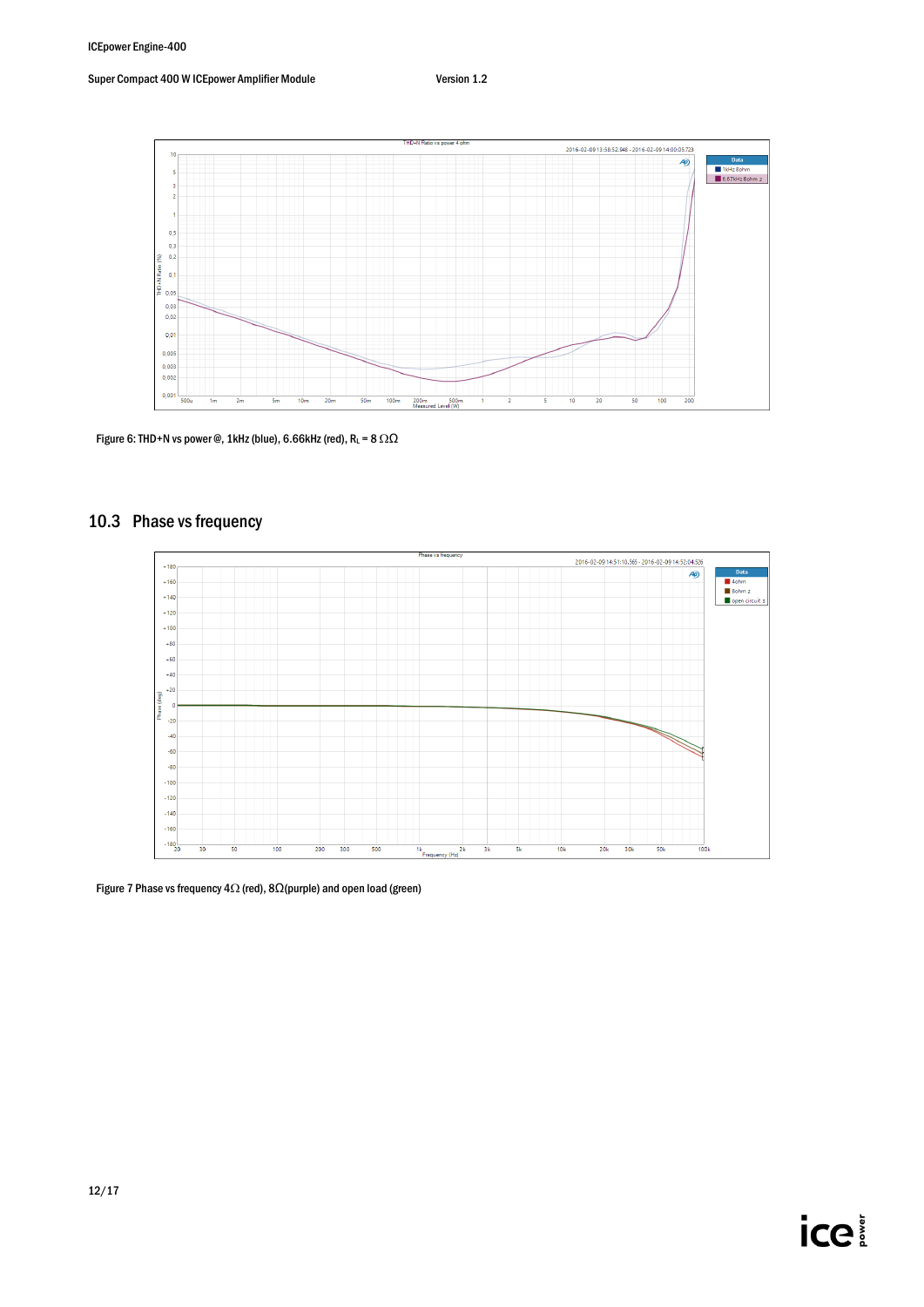## 10.4 Output impedance



Figure 8Output impedance. Measured as mV when dumping 1Arms into the output

### 10.5 DIM30 3, 15kHz square wave + 15kHz sine wave vs power  $4\Omega$



Figure 9 DIM30 3,15kHz+15kHz vs power 4Ω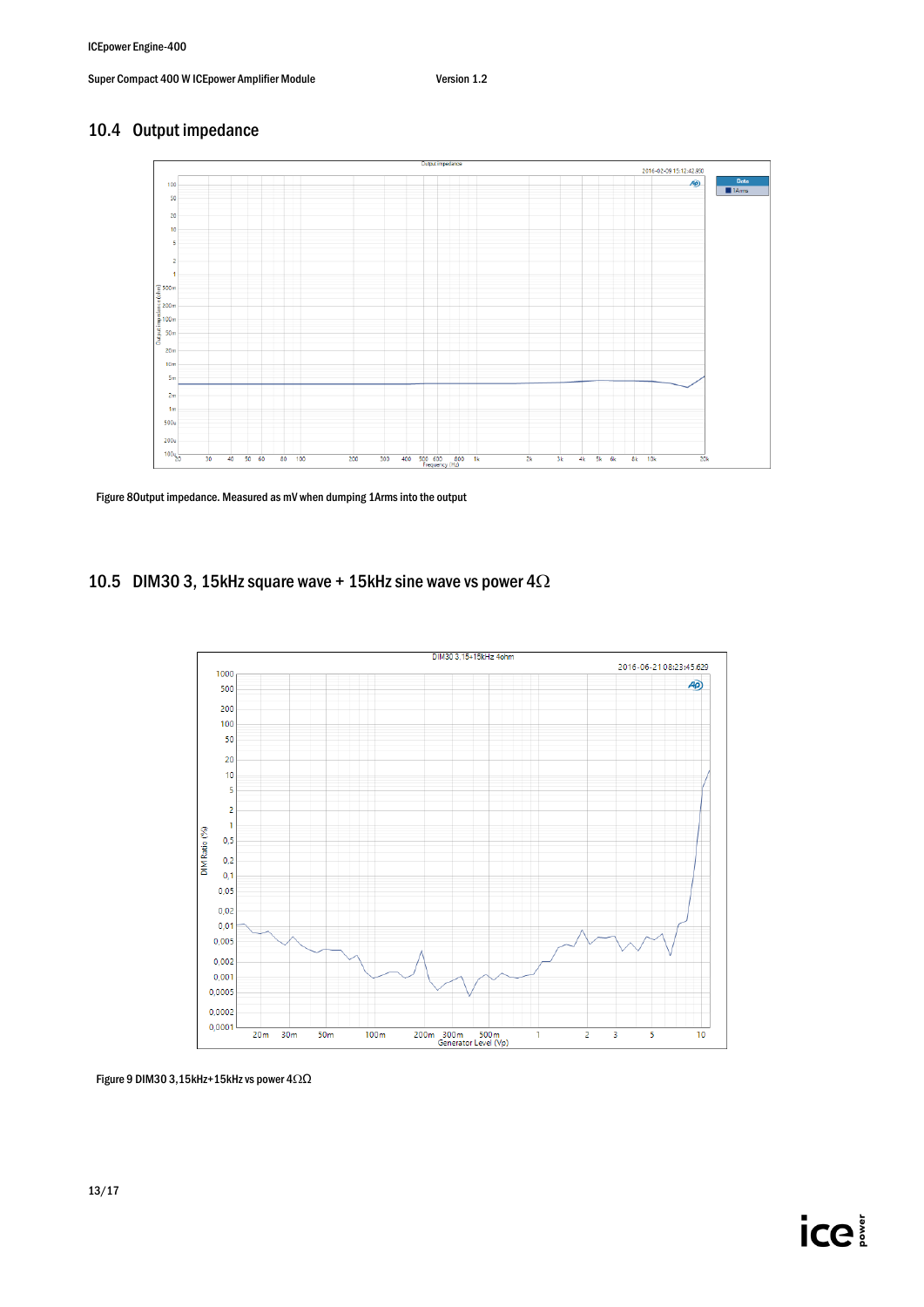## 10.6 THD+N vs frequency  $4\Omega$



Figure 10 THD+N vs frequency  $4\Omega$ , 1W (green), 10W (red), 100W (purple) and 300W (blue)

### 10.7 CCIF  $18+19$ kHz 1:1 4  $\Omega$



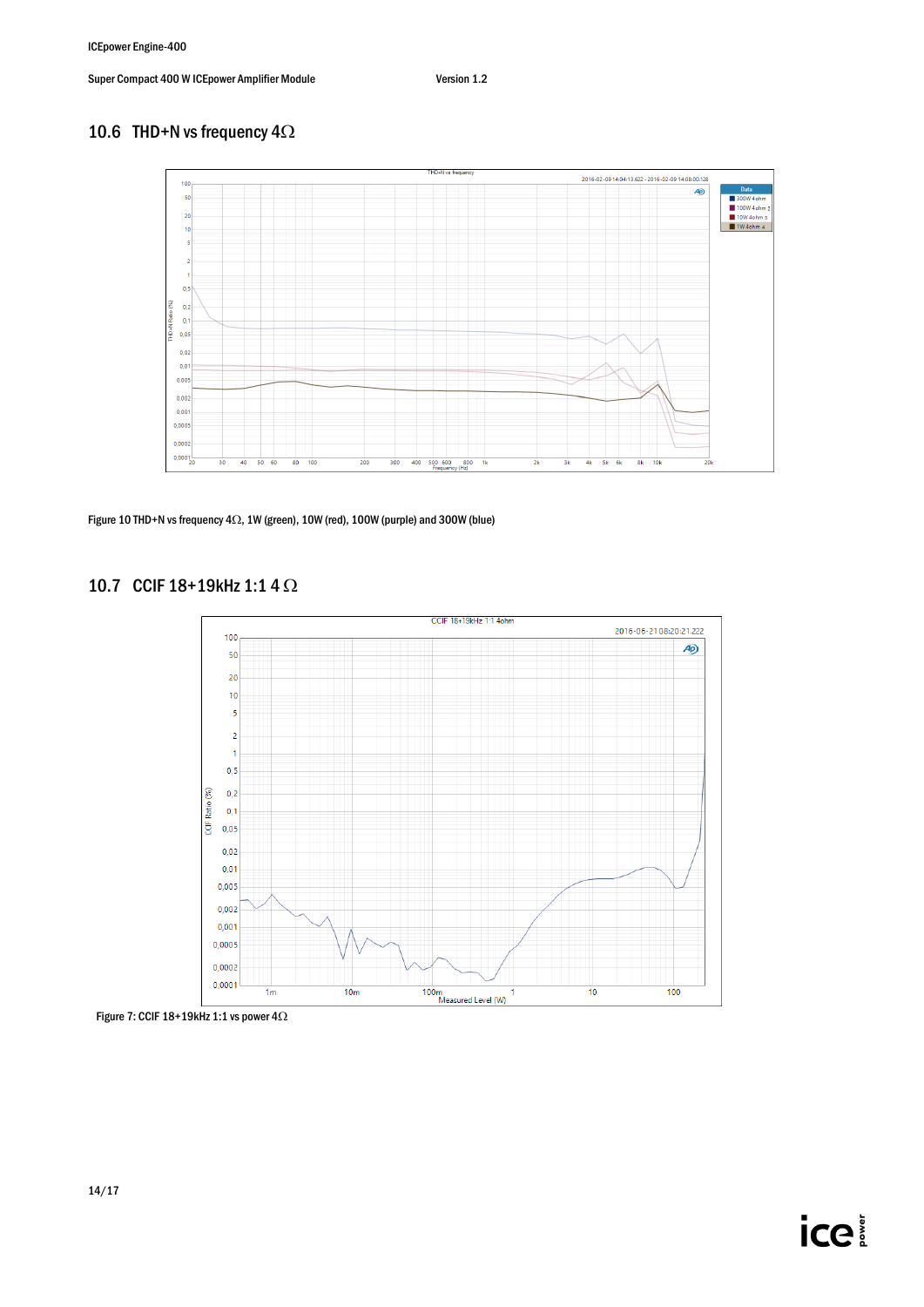## <span id="page-14-0"></span>11 Application information

<span id="page-14-1"></span>See specification for Motherboard-1 for further application notes, recommended PCB design and instructions of use.

### 11.1 EMC management





## <span id="page-14-2"></span>12 ESD warning

ICEpower products are manufactured according to the following ESD precautions:

ANSI/ESD-S20.20-2007: Protection of Electrical and Electronic Parts, Assemblies and Equipment.

Further handling of the products should comply with the same standard.

The general warranty policy of ICEpower a/s does not cover ESD damaged products due to improper handling.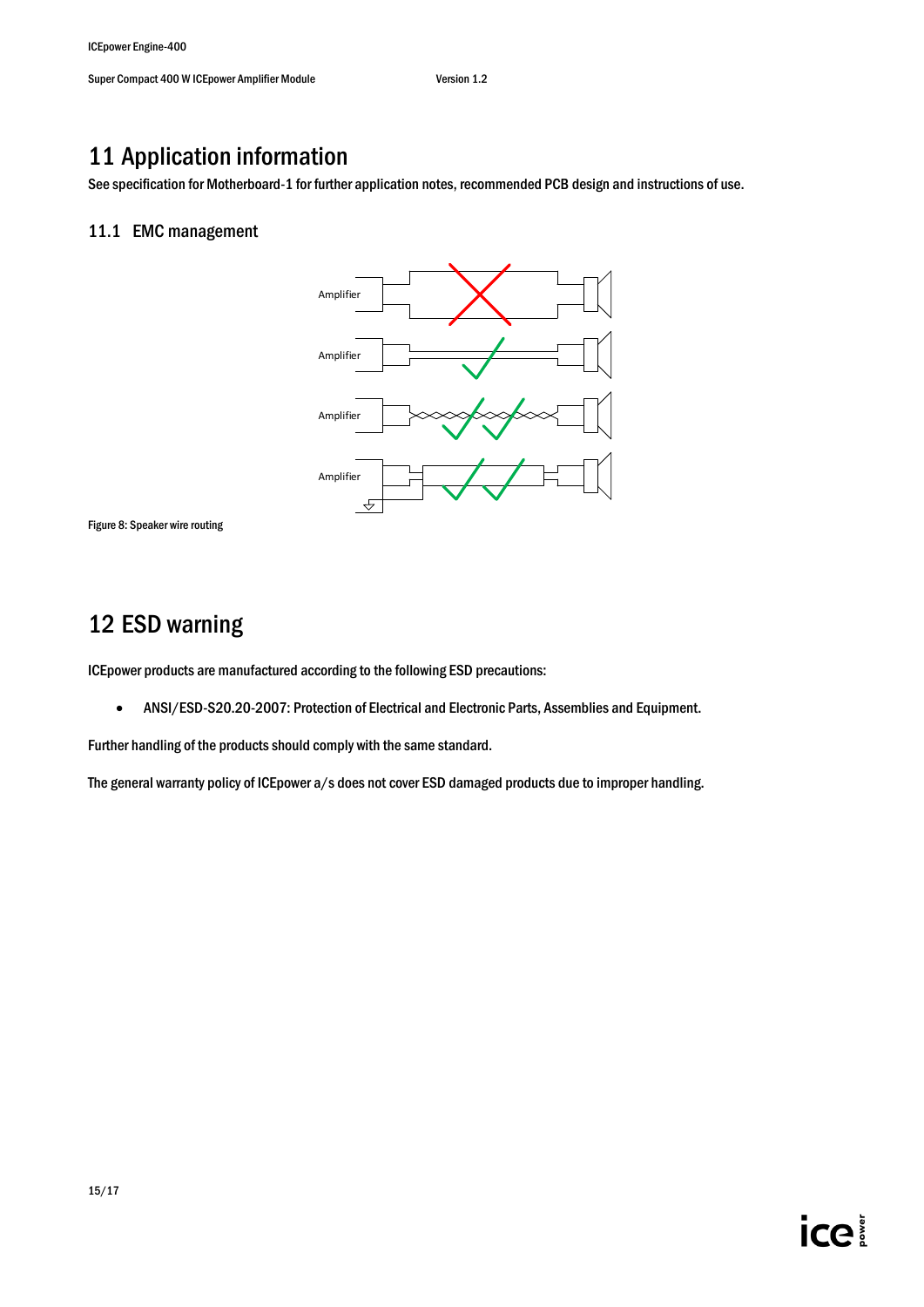# <span id="page-15-0"></span>13 Ordering, Packaging and Storage

<span id="page-15-1"></span>All ICEpower modules are packaged in ESD safe bobble bags and cardboard boxes.

## 13.1 Ordering information

| <b>Order Codes</b>         | Description                                    | <b>Part Number</b> |
|----------------------------|------------------------------------------------|--------------------|
| <b>ICEpower Enigne-400</b> | Super Compact 400 W ICE power Amplifier Module | 8004001            |

#### <span id="page-15-2"></span>13.2 Shipping dimensions and weight

| Package | <b>Quantity</b> | Dimensions (w $\times$ d $\times$ h) [mm] | Gross Weight [kg] |
|---------|-----------------|-------------------------------------------|-------------------|
| Carton  | 54 Modules      | $570 \times 380 \times 110$               | 2.3               |
| Pallet  | 40 Cartons      | $1200 \times 800 \times 1350$             | 92                |

### <span id="page-15-3"></span>13.3 Storage conditions

#### Storage Humidity and Temperature:

Please find storage humidity and temperature information in Sectio[n 9.3,](#page-9-3) Environmental Specifications.

#### Stacking

Pallets may not be stacked on top of each other.